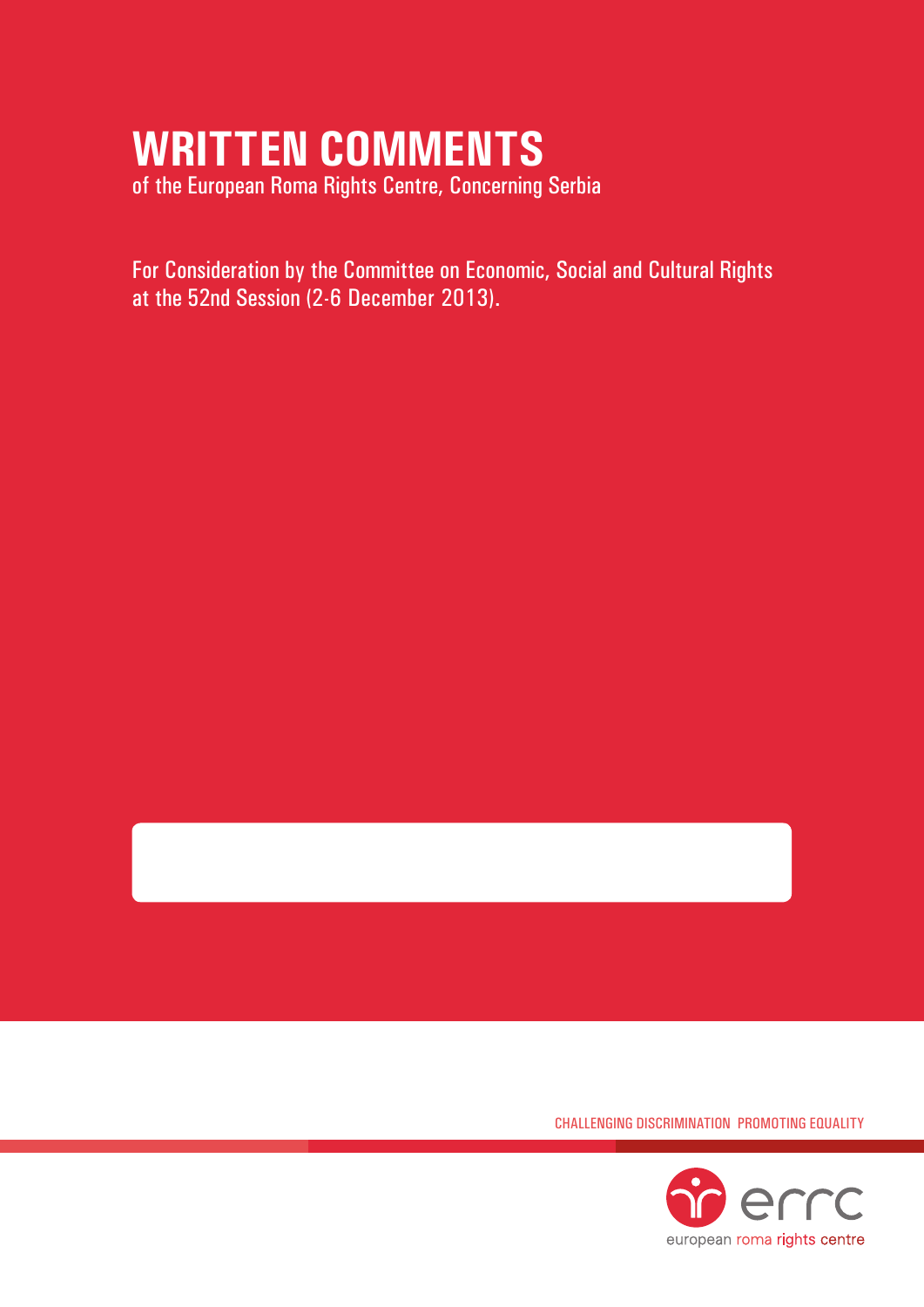## **tablE of contents**

**Introduction** 3

Housing and an Adequate Standard of Living – Article 11 3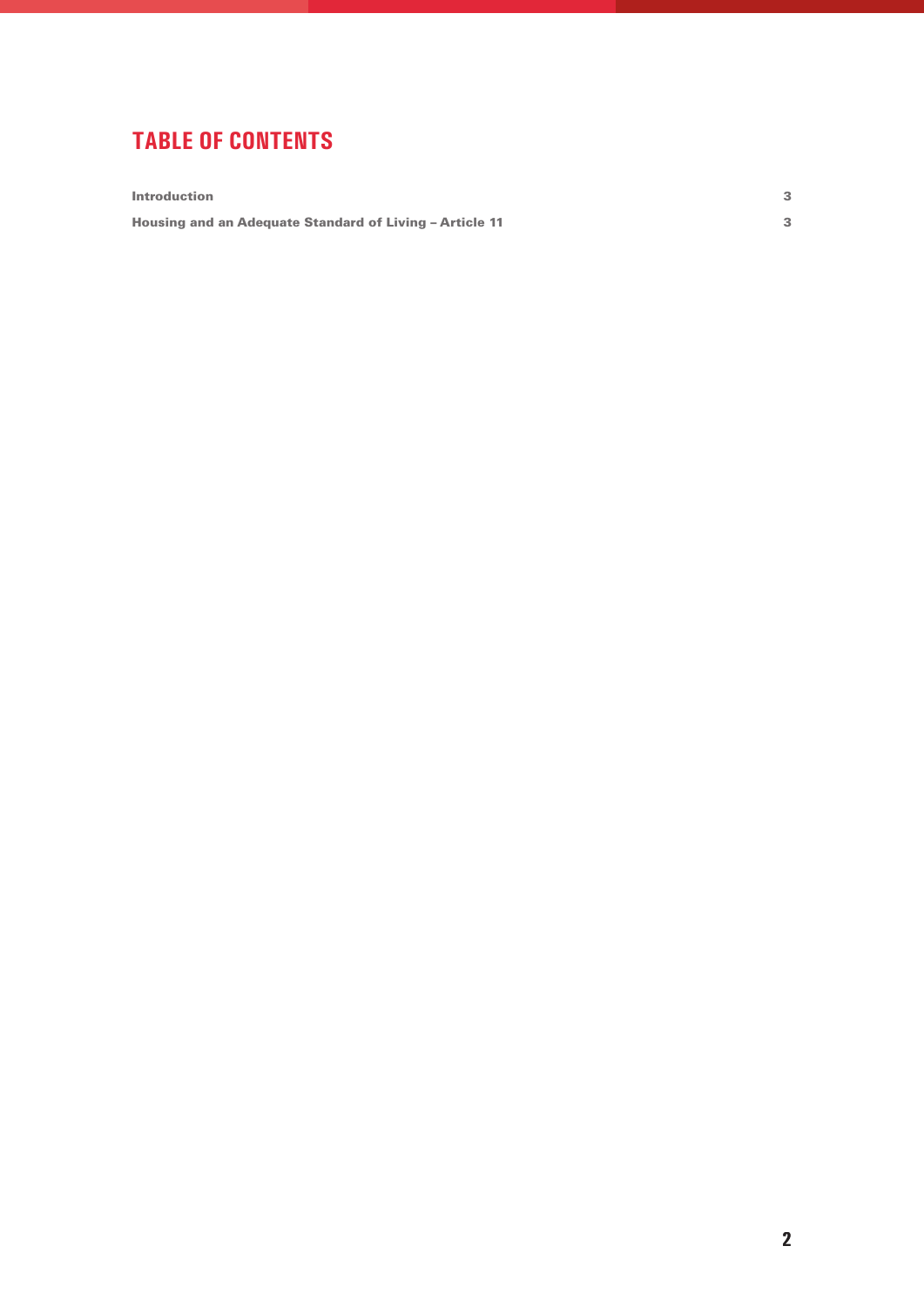#### **INTRODUCTION**

This submission to the United Nations Committee on Economic, Social and Cultural Rights (the Committee) concerns Serbia's observance of the provisions of the International Covenant on Economic, Social and Cultural Rights (ICESCR). This list of critical issues is presented by the European Roma Rights Centre (ERRC) to assist the Pre-Sessional Working Group to the 52nd session of the Committee with country specific information on housing issues affecting Roma ethnic minority in relation to Serbia's second periodic report (the State Report).

This paper presents only a list of critical issues in relation to the right to adequate housing as a part of the right to an adequate standard of living enshrined in the Article 11 of the ICESCR with an aim to demonstrate areas where the Serbian Government has failed sufficiently to meet its obligations under the ICESCR, General Comment No. 4 on the right to adequate housing (1991) and General Comment No. 7 on the right to adequate housing: forced evictions (1997) of the Committee. Throughout this submission, we respectfully suggest questions that the Committee may wish to pose to the Serbian Government during its examination of Serbia's second report.

The ERRC gives full permission for this submission to be placed on the website of the Office of the High Commissioner for Human Rights and for it to be referred to by Committee members as a source of information during discussions with the Serbian Government.

According to the 2011 population census there are 147,604 Roma in Serbia, comprising 2.05% of the country's population. This makes Roma the second largest minority in Serbia after the Hungarian national minority. However, unofficial sources estimate that the number of Roma in Serbia is significantly higher, in the range of 250,000 to 500,000.

Nationwide, comprehensive data on the socio-economic situation of the Roma in Serbia do not exist. Nationwide statistics are in general based on the census results; Roma, however, in majority do not disclose their identity in census-taking which creates a serious obstacle for the production of reliable data.1

### **Housing and an Adequate Standard of Living – Article 11**

According to research conducted in 2002, there were 593 Roma settlements in Serbia, each with a minimum of 15 families. In 2002, 43.5% of all settlements were classified as 'unhygienic' or 'slums'.2 Most of these settlements are segregated and located on the outskirts of larger cities, some even being physically isolated by fences. Houses are often built with scrap materials, with neither sufficient protection from the elements nor a complete network of electricity. More than a quarter of settlements do not have a water supply and only one third have paved roads. A more recent survey report related to Serbia in 2011 indicates that 22% of Roma do not have access to improved water sources and 39% to improved sanitation compared to 12% and 16% of non-Roma3 .

Apart from substandard living conditions, forced evictions remain a pertinent problem disproportionately affecting the Roma community in Serbia between 2009 and 2013. Evictions in this period overall were greater than the previous four-year period, although they tailed off in 2012/2013. The vast majority of evictions were carried out or are imminent in Belgrade.

Between 2009 and 2012, the ERRC and several local NGOs who form part of the Platform for the Right to Adequate Housing have registered 18 forced evictions, affecting more than 650 Romani families including more than 2,700 individuals. Almost all instances of forced evictions were marked by the same human rights violations, notably the failure to provide evictees with adequate (or indeed any) alternative accommodation, as

**3** UNDP/WB/EC, Regional Roma survey 2011.

**<sup>1</sup>** ERRC, *Serbia: Country profile 2011-2012*, July 2013, pg. 7, available at: http://www.errc.org/cms/upload/file/serbia-country-profile-2011-2012.pdf.

**<sup>2</sup>** UNDP, *Human Development Report Serbia 2008: Regional cooperation*, Belgrade, 2008, available at: http://www.undp.org.rs/download/ nhdr2008\_eng.pdf.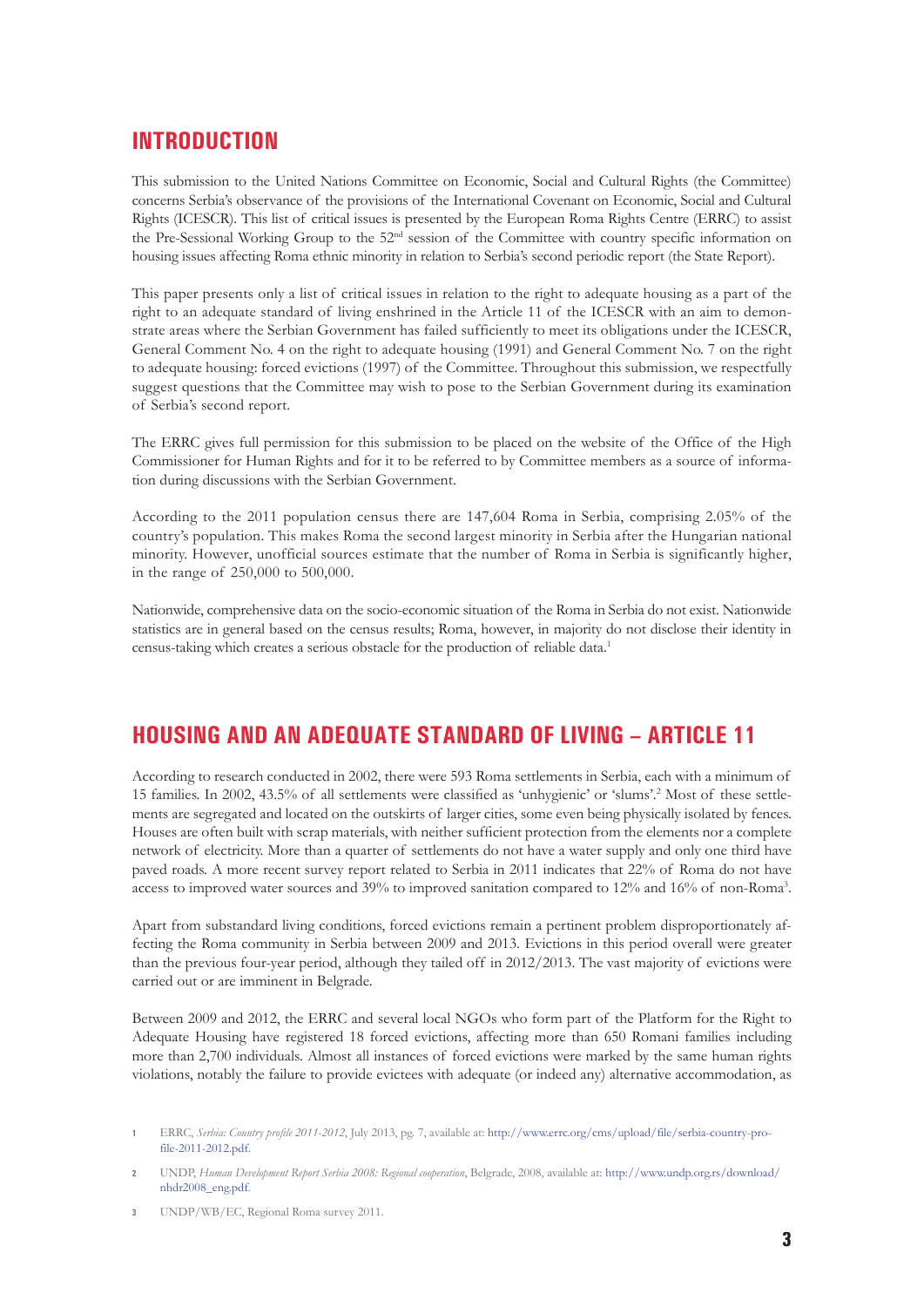Serbia has undertaken to do under the Covenant<sup>4</sup> or to consult affected communities throughout all stages and provide due process and compensation.<sup>5</sup>

Circumstances under which these evictions have taken place are various – from large scale eviction of 1,000 people in one day to evictions of single families; evictions from homes in informal settlements, municipal apartments or even from the alternative accommodation provided following an earlier eviction; evictions due to urban development projects, sports events, occupation of private property or no particular reason at all; evictions ordered by local administrative authorities or the court; evictions rendering people homeless or providing inadequate alternative accommodation.<sup>6</sup>

Among those forcibly evicted have been children, older persons, disabled persons, pregnant women and internally displaced persons from Kosovo. Most of the forced evictions were executed within a short period of time, without genuine consultations with the affected population, without the protection of their personal property, provision of adequate alternative housing and right to an adequate remedy.<sup>7</sup>

The two biggest mass evictions were from informal Romani settlements in Belgrade located under the Gazela Bridge in 2009 (175 families) and in Belvil in 2012 (257 families). Both evictions were result of the urban development projects which involved international financial institutions. Some of the families were resettled on the outskirts of Belgrade into metal containers which do not meet adequacy criteria,<sup>8</sup> while others were forced to return to their previous places of permanent residence, usually to the small and impoverished municipalities in the south of Serbia where they were provided with inadequate accommodation, usually lacking security of tenure.<sup>9</sup> Current ERRC research revealed that most of those sent back to the south of Serbia again went back to informal settlements in Belgrade , where some of them faced another eviction, or migrated to Western Europe.

Roma are disproportionately affected by these evictions, suggesting breaches of Article 2(2) of the Covenant taken with Article 11(1).

The Serbian legal system does not recognise the right to adequate housing as a self-standing right, nor does it contain legislation to prevent forced evictions. On these issues the domestic legal framework is either silent or, where certain provisions do exist, they tend to be incompatible with the international human rights standards on adequate housing. Different procedural and material domestic laws are applicable in cases of eviction depending on whether administrative or judicial authorities are deciding the case, as well as on the nature of the case itself, i.e. illegal occupancy, demolition due to lack of construction permit or expropriation.10

The Constitution of the Republic of Serbia does not provide explicit protection of the right to adequate housing, including the right not to be subjected to forced evictions. However, by stipulating direct implementation of the human and minority rights as guaranteed by the Constitution, generally accepted rules of international law, and ratified international treaties and law (Article 18) the constitutional order in Serbia guarantees the right to adequate housing. Nonetheless, in several cases that the ERRC has brought before the Serbian courts on behalf of the victims of forced eviction (or in threat of eviction), the courts have failed to take into consideration invoked international human rights treaties, especially the Covenant.

The legal framework regulating evictions is complex, inadequate and inconsistent. It is comprised of several laws regulating different areas (housing, construction, communal services, and expropriation) and includes: the Law on General Administrative Procedure, the Law on Execution and Security, the Law on Housing, the Law on Planning and Construction, the Law on Communal Services and the Law on Expropriation.11 As a result,

**4** See General Comment 7, § 16 ('*Where those affected are unable to provide for themselves, the State party must take all appropriate measures, to the maximum of its available resources, to ensure that adequate alternative housing, resettlement or access to productive land, as the case may be, is available*').

**6** Platform for the Right to Adequate Housing, "Legal Standards and Eviction of Roma in Serbia", draft working paper, December 2012.

- **8** ERRC, *Serbia: Country profile 2011-2012*, July 2013, pg. 19-21.
- **9** ERRC, "Serbia: Romani Families Face Uncertain Future One Year After Forced Eviction of Belvil Informal Settlement", press release, 26 April 2013, available at: http://www.errc.org/article/serbia-romani-families-face-uncertain-future-one-year-after-forcedeviction-of-belvil-informal-settlement/4135.
- **10** Platform for the Right to Adequate Housing, "Legal Standards and Eviction of Roma in Serbia", draft working paper, December 2012.
- **11** ERRC, *Serbia: Country profile 2011-2012*, July 2013, pg. 17.

**<sup>5</sup>** *Ibid.* pg. 18-19.

**<sup>7</sup>** *Ibid.*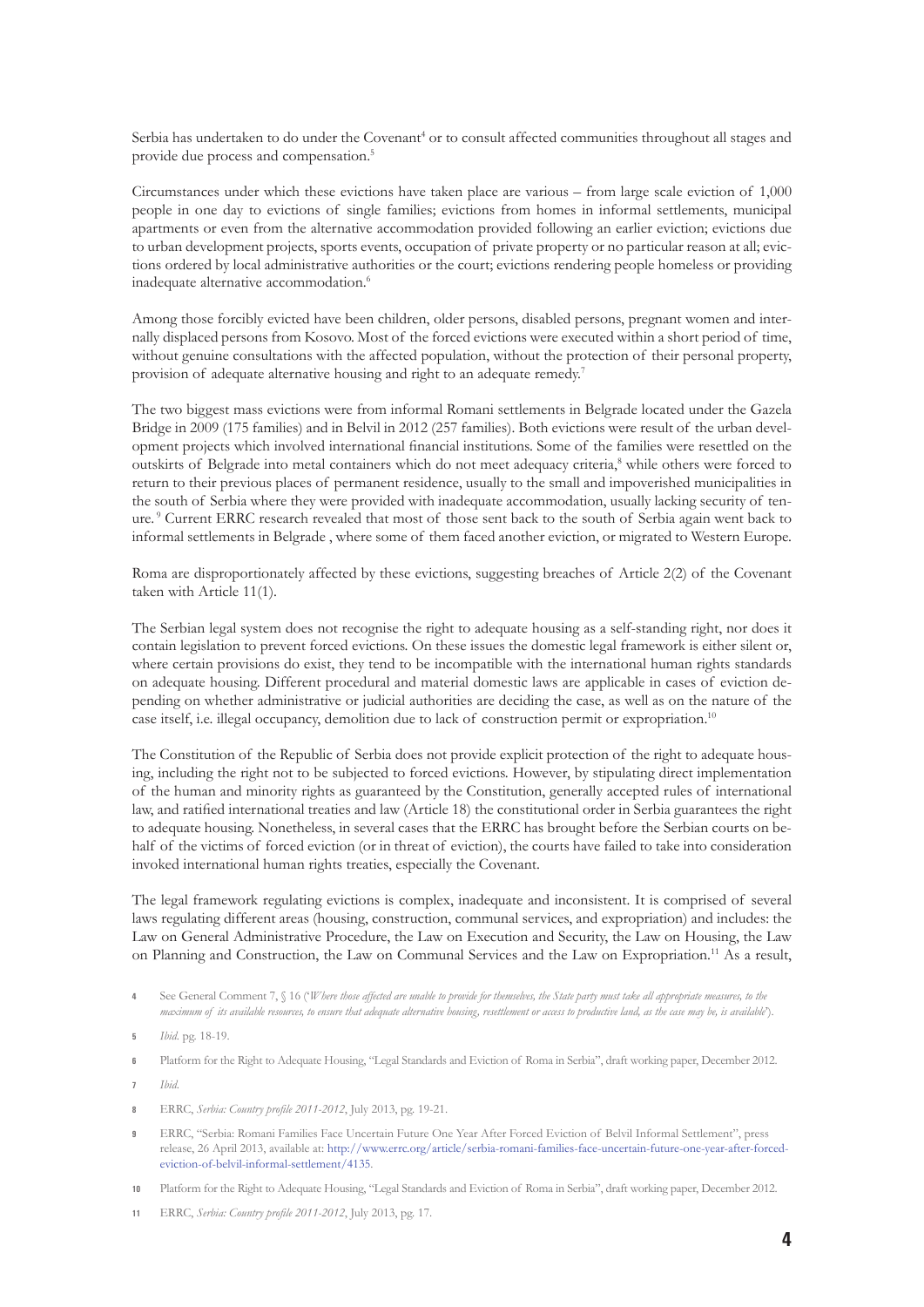Roma subject to forced evictions in Serbia are victims of breaches of Article 4 of the Covenant (specifically, the requirement that limitations on rights be 'determined by law'), taken with Article 11(1): the law on forced evictions is so vague and complex as to lack the quality of law<sup>12</sup> that Article 4 of the Covenant requires.

In 2009 the Parliament passed the Law on Social Housing (LSH) which regulates conditions for the sustainable development of social housing, the manner of securing and utilising funds for the development of social housing and other relevant questions (Article 1). Persons entitled to social housing under this law are those without a home or a home of an adequate standard, and who cannot afford housing under market conditions. Most importantly, the LSH sets criteria for allocating social housing, including: housing status, income level, health condition, disability, size of the household, property status. Persons belonging to vulnerable groups, including Roma, have priority when determining the order of allocation of social housing (Article 10).<sup>13</sup> However, the very few social housing programmes that exist at the local level funded from the City or municipal budget are not in line with the criteria set forth in the Law on Social Housing, making it more difficult to access social housing programs.

The Government adopted the National Strategy for Social Housing (the Strategy) in February 2012, defining conditions for the development of social housing in Serbia. The issue of Roma housing and informal settlements is implicitly regulated through the section on improving housing conditions in substandard settlements. The Strategy does not make any reference to standards on the right to adequate housing, or provision of alternative accommodation in instances of forced eviction.<sup>14</sup>

#### **Suggested questions to the Government:**

- Please provide information on whether any of the rights contained in the Covenant, and especially the right to adequate housing as a part of the right to an adequate standard of living, has been applied by the national courts of law.
- What specific measures have been adopted or planned in order to incorporate the right to adequate housing, including the prohibition of forced evictions, into the domestic legal framework, in line with international human rights standards, either by amending the existing or enacting new legislation?
- What measures have been adopted in order to establish appropriate requirements and procedures to be followed prior, during and after the eviction in line with the General Comment No. 4 and General Comment 7 and to ensure that all legal safeguards are available both to individuals and groups?
- Does the Government intend to clarify and/or simplify the law on forced evictions so as to render the law more accessible to those affected by it?
- Does the Government plan to amend the Law on Social Housing so that it includes provisions on adequate alternative accommodation for the persons threatened with evictions, or those who were rendered homeless due to forced evictions?
- What concrete measures have been adopted to amend the housing policies in a way that they include diverse solutions for adequate and affordable accommodation?
- What concrete measures have been adopted in order to ensure that any future eviction has an action plan developed in meaningful consultation with the potentially affected persons and civil society organisations, provided with enough time for public discussion and review as well as allocated funds for its implementation?
- **What professional training and capacity-building activities have been implemented for civil servants** working on housing issues, construction and urban development, as well as for the judiciary, on the housing rights in the international law?
- Does the Government collect data on the number of forced evictions, number of affected individuals and conditions under which the eviction took place?

- **13** ERRC, *Serbia: Country profile 2011-2012*, July 2013, pg. 17.
- **14** ERRC, *Serbia: Country profile 2011-2012*, July 2013, pg. 17-18.

**<sup>12</sup>** See, e.g., *Malone v United Kingdom* (judgment of the European Court of Human Rights of 2 August 1984), § 67 (interpreting the requirement that interferences with the right to respect for private life be 'in accordance with the law'): '*the phrase "in accordance with the law" does not merely refer back to domestic law but also relates to the quality of the law, requiring it to be compatible with the rule of law, which is*  expressly mentioned in the preamble to the Convention. The phrase thus implies... that there must be a measure of legal protection in domestic law against *arbitrary interferences by public authorities*".